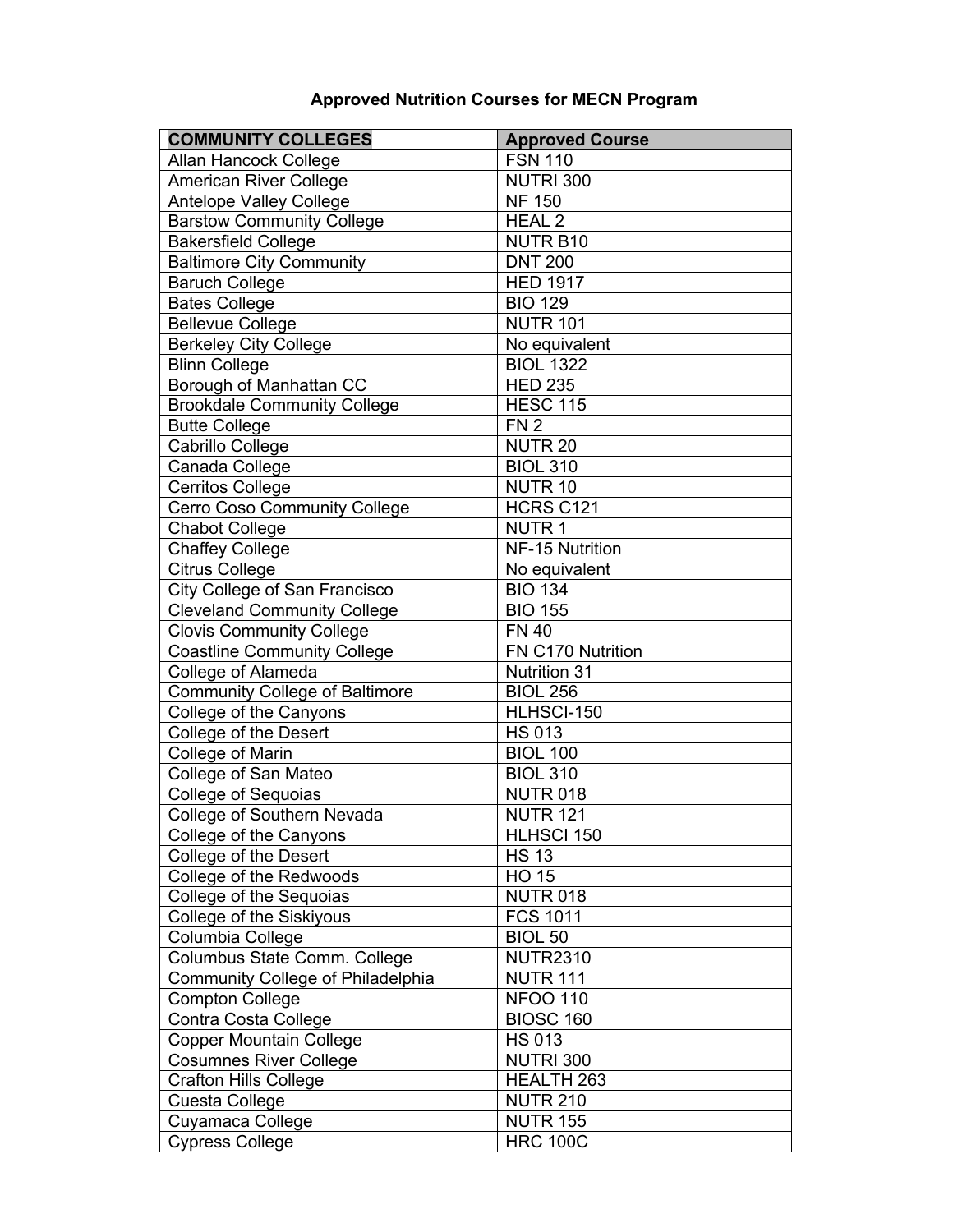| <b>Dallas Community College</b>          | <b>BIOL 1322</b>       |
|------------------------------------------|------------------------|
| De Anza College                          | <b>BIOL 45</b>         |
| <b>Diablo Valley College</b>             | <b>NUTRI 160</b>       |
| East Los Angeles College                 | <b>Nutrition 21</b>    |
| El Camino College                        | NFOOD 110              |
| <b>Evergreen Valley College</b>          | <b>FCS 019</b>         |
| <b>Feather River College</b>             | <b>NCA 170</b>         |
| Folsom Lake College                      | <b>NUTRI 300</b>       |
| <b>Foothill College</b>                  | <b>BIOL 45</b>         |
| <b>Fresno City College</b>               | <b>FN 40</b>           |
| <b>Front Range Community College</b>     | <b>HWE 100</b>         |
| <b>Fullerton College</b>                 | <b>NUTR 210F</b>       |
| Gavilan College                          | AH 11                  |
| <b>Germanna Community College</b>        | <b>HLT 138</b>         |
| <b>Glendale Community College</b>        | <b>NUTR 125</b>        |
| Golden West College                      | <b>FN A170</b>         |
| <b>Grossmont College</b>                 | Nutrition 155          |
| <b>Hartnell College</b>                  | <b>NUTR1</b>           |
| <b>Housatonic College</b>                | <b>BIO E111</b>        |
| <b>Houston Community College</b>         | <b>BIOL 1322</b>       |
| <b>Hunter College</b>                    | <b>NSF 14100</b>       |
| <b>Imperial Valley College</b>           | <b>HE 106</b>          |
| <b>Irvine Valley College</b>             | NUT <sub>1</sub>       |
| <b>Ivy Tech Community College</b>        | <b>HLHS 211</b>        |
| Lake Tahoe Community College             | <b>PEH 101</b>         |
| Lane Community College                   | <b>FN 225</b>          |
| Laney College                            | BIOL 28                |
| Las Positas College                      | NTRN 1                 |
| Lee College                              | <b>BIOL 1322</b>       |
| Long Beach City College                  | NUTR <sub>20</sub>     |
| Los Angeles City College                 | <b>FAM&amp;CS 021</b>  |
| Los Angeles Harbor College               | F&CS 21                |
| Los Angeles Mission College              | <b>NUTRTN 021</b>      |
| Los Angeles Pierce College               | <b>NUTR 101</b>        |
| Los Angeles Southwest College            | <b>FAM &amp; CS 21</b> |
| Los Angeles Trade Tech                   | No equivalent          |
| Los Angeles Valley College               | No equivalent          |
| Los Medanos College                      | <b>NUTRI 55</b>        |
| <b>Madera Community College</b>          | <b>FN 40</b>           |
| Merced College                           | NUTR <sub>10</sub>     |
| <b>Merritt Community College</b>         | Nutrition 10           |
| Middlesex County College                 | <b>BIO 108</b>         |
| Mission College - Santa Clara            | <b>NTR 015</b>         |
| Mira Costa College                       | <b>NUTR 100</b>        |
| Modesto Junior College                   | MFDNTR 219             |
| Monterey Peninsula College               | <b>NUTF1</b>           |
| Moorpark College                         | NTS M01                |
| Moreno Valley College                    | KIN <sub>4</sub>       |
| Mt San Antonio College                   | <b>NF 25</b>           |
| Mt. San Jacinto College                  | <b>NUTR 100</b>        |
| Napa Valley College                      | <b>BIOL 103</b>        |
| <b>Nashville State Community College</b> | <b>BIOL 1215</b>       |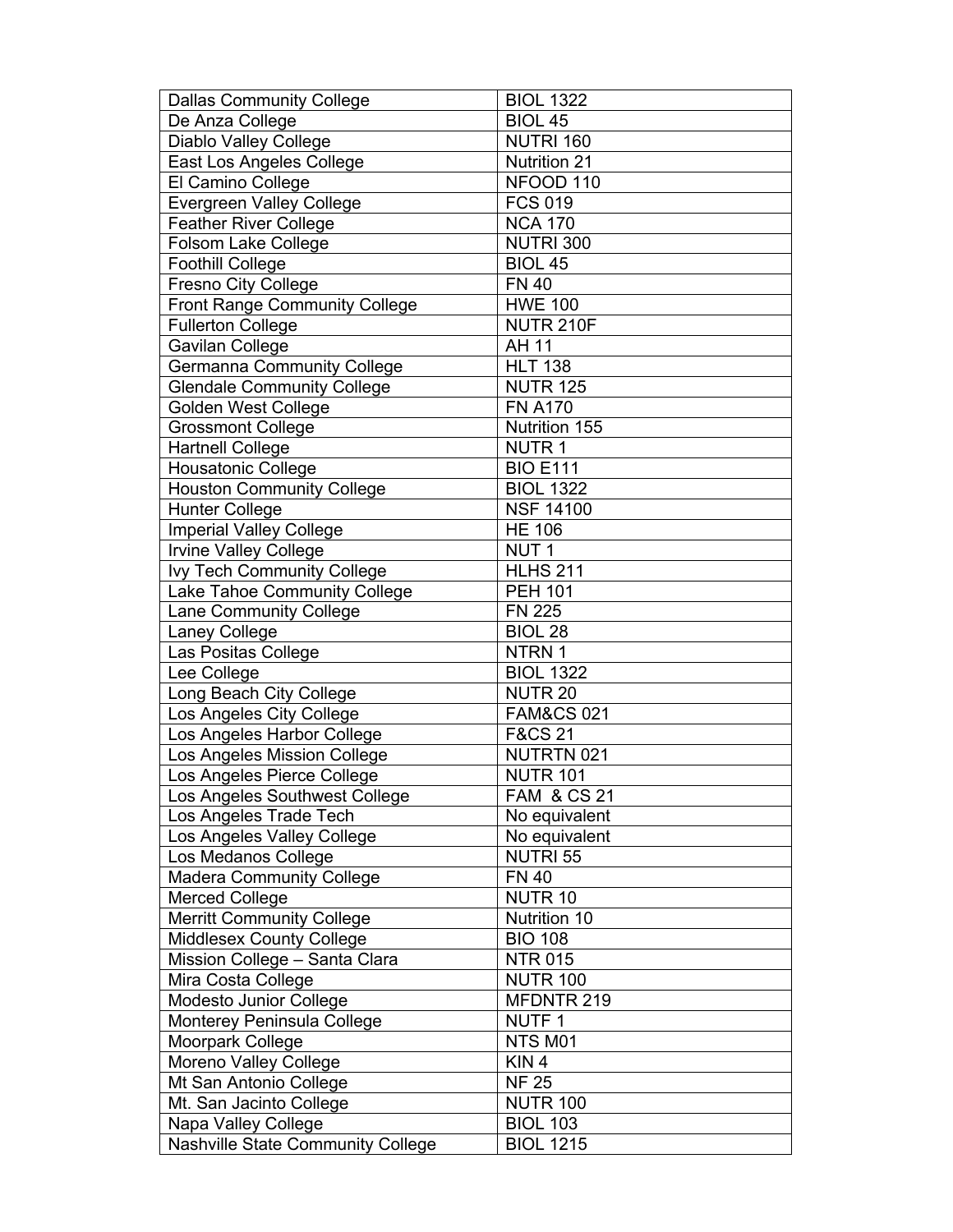| <b>Nassau Community College</b>         | <b>NTR 198</b>     |
|-----------------------------------------|--------------------|
| Norco College                           | KIN <sub>4</sub>   |
| North Lake College                      | <b>BIOL 1322</b>   |
| North Seattle Comm. College             | <b>NUTR 101</b>    |
| Northern Virginia Community College     | <b>DIT 121</b>     |
| Northland Pioneer College               | <b>HES 145</b>     |
| Ohlone College                          | <b>CFS 109</b>     |
| Oakton Comm. College                    | <b>BIO 112</b>     |
| <b>Orange Coast College</b>             | <b>FN A170</b>     |
| <b>Oxnard College</b>                   | <b>HED R114</b>    |
| Parkland College                        | <b>BIO 120</b>     |
| Palomar College                         | <b>NUTR 165</b>    |
| Pasadena City College                   | <b>NUTR 011</b>    |
| <b>Pima Community College</b>           | <b>FSN 154</b>     |
| Porterville College                     | BIPL P118          |
| <b>Portland Community College</b>       | <b>FN 225</b>      |
| <b>Pratt Community College</b>          | <b>HPR 161</b>     |
| Queensborough College                   | <b>HE 103</b>      |
| <b>Red Rock Community College</b>       | <b>HWE 100</b>     |
| <b>Reedley College</b>                  | <b>FN 40</b>       |
| Rio Hondo College                       | <b>NUTR 110</b>    |
| Rio Salado College                      | <b>FON 241</b>     |
| <b>Riverside City College</b>           | KIN <sub>4</sub>   |
| Rochester Community and Technical       | <b>BIOL 1211</b>   |
| College                                 |                    |
| Sacramento City College                 | <b>NUTRI 300</b>   |
| Saddleback College                      | <b>FN 50</b>       |
| San Bernardino Valley College           | <b>FN 162</b>      |
| San Diego City College                  | <b>NUTR 150</b>    |
| San Diego Mesa College                  | <b>NUTR 150</b>    |
| San Diego Miramar College               | <b>NUTR 150</b>    |
| San Joaquin Delta College               | FCS <sub>6</sub>   |
| San Jose City College                   | <b>FCS 19</b>      |
| Santa Ana College                       | <b>NUTR 115</b>    |
| Santa Barbara City College              | <b>BMS 128</b>     |
| Santa Monica College                    | <b>NUTR1</b>       |
| Santa Rosa Junior College               | FDNT <sub>10</sub> |
| Santiago Canyon College                 | <b>NUTR 115</b>    |
| Shasta College                          | <b>NUTR 25</b>     |
| Sierra College                          | NUTF <sub>10</sub> |
| <b>Skyline College</b>                  | <b>BIOL 310</b>    |
| Solano Community College                | NUTR <sub>10</sub> |
| <b>Southeast Community College</b>      | <b>HLTH 1100</b>   |
| Southwestern College                    | <b>HLTH 202</b>    |
| St. Petersburg College                  | <b>HUN 1201</b>    |
| <b>Suffolk County Community College</b> | <b>DTE101</b>      |
| <b>Taft College</b>                     | <b>BIOL 2370</b>   |
| Ventura College                         | HED V87            |
| <b>Victor Valley College</b>            | <b>BIOL 110</b>    |
| West Hills College Coalinga             | <b>NUT 001</b>     |
| West Hills College Lemoore              | <b>NUT 001</b>     |
| <b>Westmont College</b>                 | <b>BIO 040</b>     |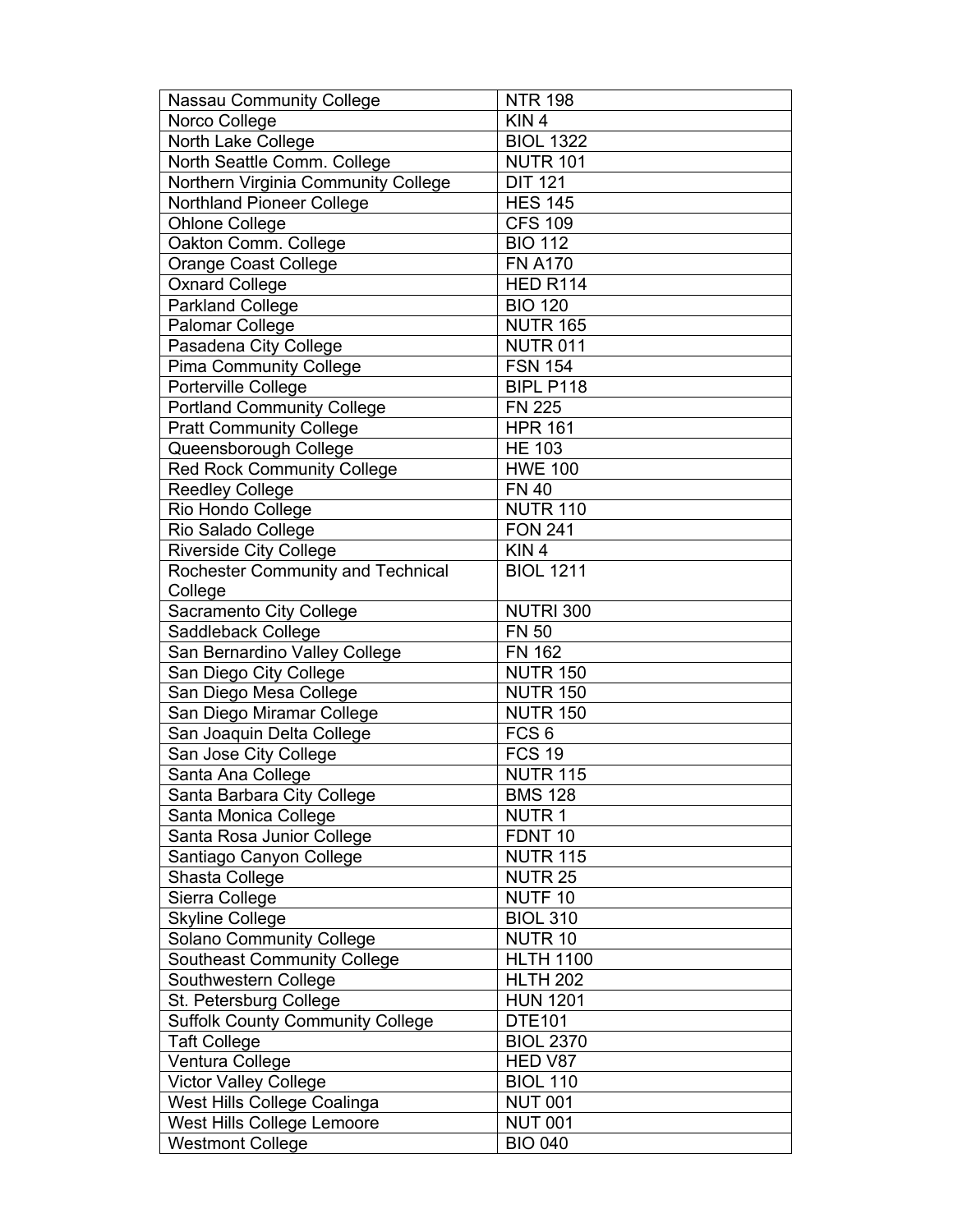| West Los Angeles College                | <b>FAM &amp; CS 21</b> |
|-----------------------------------------|------------------------|
| <b>West Valley College</b>              | <b>NUTR 015</b>        |
| <b>Wharton Community College</b>        | <b>BIOL 1322</b>       |
| <b>Whatcom Community College</b>        | <b>NUTR 101</b>        |
| <b>Woodland Community College</b>       | NUTR <sub>10</sub>     |
| Yuba College                            | <b>FCS 10</b>          |
| <b>FOUR YEAR UNIVERSITIES</b>           |                        |
| <b>Arizona State University</b>         | <b>NTR 241</b>         |
| <b>Azusa Pacific University</b>         | <b>UNRS 120</b>        |
| <b>Avila University</b>                 | <b>HE 111</b>          |
| <b>Baylor University</b>                | 2351 Nutrition         |
| <b>Biola University</b>                 | <b>BIOS 121</b>        |
| <b>Boise State University</b>           | <b>HLTH 207</b>        |
| <b>Brigham Young University</b>         | <b>NDFS 100</b>        |
| <b>Boston University</b>                | <b>SAR HS 201</b>      |
| <b>Cal Baptist University</b>           | <b>NFS101</b>          |
| <b>Cal Lutheran University</b>          | <b>EXSC 303</b>        |
| Cal Poly Pomona                         | <b>FN 235</b>          |
| Cal Poly, San Luis Obispo               | <b>FSN 202</b>         |
| <b>Central Michigan University</b>      | <b>NDS 370</b>         |
| <b>Chapman University</b>               | <b>FSN 200</b>         |
| Claremont McKenna College               | <b>BIOL 183 KS</b>     |
| Columbia University                     | <b>HBSV 4000</b>       |
| <b>Colorado State University</b>        | <b>FSHN 150</b>        |
| <b>Cornell University</b>               | <b>NS 3310</b>         |
| CSU, Bakersfield                        | <b>BIOL 2240</b>       |
| CSU, Channel Islands                    | <b>HLTH 300</b>        |
| CSU, Fresno                             | <b>FN 223</b>          |
| CSU, Fullerton                          | <b>PUBH 350</b>        |
| CSU, Long Beach                         | <b>NUTR 132</b>        |
| CSU, Los Angeles                        | <b>NTRS 2500</b>       |
| CSU, Northridge                         | <b>HSCI 337</b>        |
| CSU, Sacramento                         | NUFD <sub>10</sub>     |
| CSU, San Bernardino                     | <b>HSCI 3601</b>       |
| Davidson College                        | <b>BIO 239</b>         |
| <b>Dillard University</b>               | <b>PBH 201</b>         |
| <b>East Central University</b>          | <b>HHFS 1513</b>       |
| <b>Emory University</b>                 | <b>HLTH 220</b>        |
| <b>Florida Memorial University</b>      | <b>NUT 200</b>         |
| <b>Florida State University</b>         | <b>HUN X201</b>        |
| Geneva College                          | <b>BIOD 121</b>        |
| George Washington University            | <b>EXNS 2119</b>       |
| <b>Harvard University Extension</b>     | <b>NUT 200</b>         |
| <b>Hebrew Theological College</b>       | <b>NSCI 155</b>        |
| <b>Holy Names University</b>            | <b>NUTR1</b>           |
| <b>Idaho State University</b>           | <b>NTD 2239</b>        |
| Indiana Univ. Purdue Univ. Indianapolis | <b>NTRD-N 500</b>      |
| <b>James Madison University</b>         | <b>NUTR 295</b>        |
| <b>Kansas State University</b>          | <b>FNDH 400</b>        |
| Kennesaw State University               |                        |
|                                         | <b>ES 2500</b>         |
| Lehman College                          | <b>HSD 240</b>         |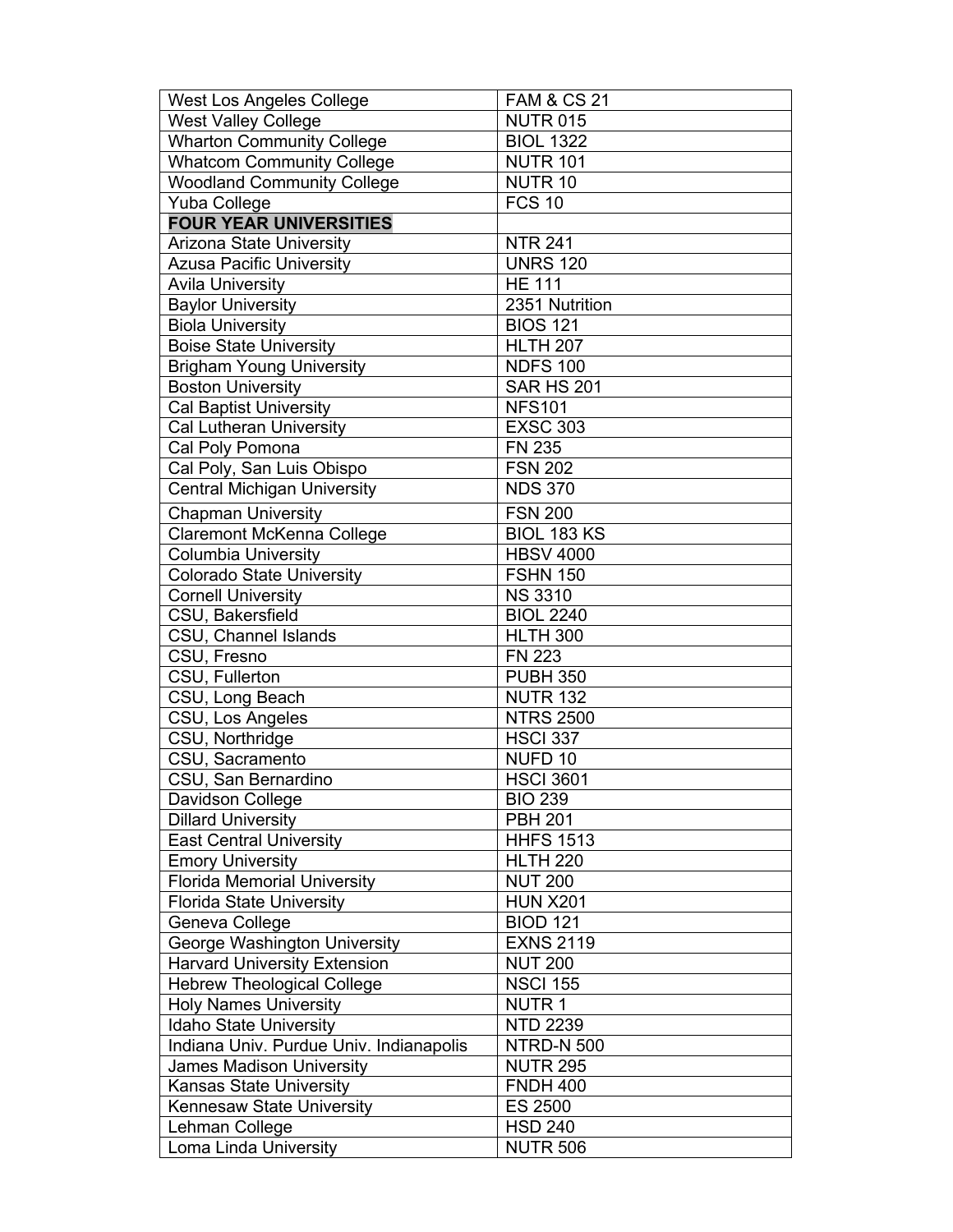| Loyola Marymount University<br><b>HHSC 230</b><br><b>Marian University</b><br><b>ESS 236</b><br><b>MGH Institute of Health Professions</b><br>HNUTR 453<br><b>HNF 150</b><br><b>Michigan State University</b><br><b>DTN 240</b><br><b>Missouri State University</b><br>Montana State University<br><b>NUTR 221CS</b><br><b>NUR 12T</b><br>Mt. St. Mary's College<br><b>New York University</b><br>NUTR-UE 119<br>Northern Kentucky University<br><b>NTR 101</b><br>Notre Dame<br>16176<br><b>NUTR 1000</b><br><b>Ohio University</b><br>Ohio State University<br>HUMNNTR 2310<br><b>Oregon State University</b><br><b>NUTR 240</b><br>Pace University<br><b>CHP 105</b><br><b>Pepperdine University</b><br><b>NUTR 212</b><br><b>NUTR 100</b><br>Penn State University<br><b>Radford University</b><br><b>NUTR 214</b><br>11:709:255 Nutrition and Health<br><b>Rutgers State University</b><br>San Diego State University<br><b>NUTR 201</b><br>San Francisco State University<br><b>NUTR 253</b><br>San Jose State University<br><b>NUFS 9</b><br><b>FCS 3340</b><br><b>Seattle Pacific University</b><br>Sonoma State University<br>Southern California U. of Health Sciences<br><b>NUTR 204</b><br><b>FCSC 332</b><br>Southern University and A&M<br><b>Stanford University</b><br><b>CHPR 130</b><br>St. Lawrence University<br><b>BIOL 315</b><br>SUNY - Rockland C.C.<br>CHM 11100<br><b>Syracuse University</b><br><b>NSD 225</b><br><b>NUTR 202</b><br><b>Texas A&amp;M University</b><br>University of Arizona<br><b>NSC 101</b><br><b>UC Berkeley</b><br><b>NUSCTX 10</b><br><b>UC Berkeley Extension</b><br>MCELLBI X444<br>UC Davis<br><b>NUT 010</b><br><b>BIOSCI 9A</b><br><b>UC</b> Irvine<br><b>UCLA</b><br>Nursing 252B<br>PHYSCI X451<br><b>UCLA Extension</b><br><b>UC Merced</b><br><b>BIO 060</b><br><b>UC San Diego</b><br><b>BIBC 120</b><br>ESS <sub>3</sub><br><b>UC Santa Barbara</b><br><b>UC Riverside</b><br><b>BCH 010</b><br>University of Central Florida<br><b>HUN3011</b><br>University of Colorado at Boulder<br><b>IPHY 2430</b> | Los Angeles Pacific University   | <b>HSCI 105</b>  |
|-----------------------------------------------------------------------------------------------------------------------------------------------------------------------------------------------------------------------------------------------------------------------------------------------------------------------------------------------------------------------------------------------------------------------------------------------------------------------------------------------------------------------------------------------------------------------------------------------------------------------------------------------------------------------------------------------------------------------------------------------------------------------------------------------------------------------------------------------------------------------------------------------------------------------------------------------------------------------------------------------------------------------------------------------------------------------------------------------------------------------------------------------------------------------------------------------------------------------------------------------------------------------------------------------------------------------------------------------------------------------------------------------------------------------------------------------------------------------------------------------------------------------------------------------------------------------------------------------------------------------------------------------------------------------------------------------------------------------------------------------------------------------------------------------------------------------------------------------------------------------------------------------------------------------------------------------------------------------------------------------------------------------------------------------------------------------|----------------------------------|------------------|
|                                                                                                                                                                                                                                                                                                                                                                                                                                                                                                                                                                                                                                                                                                                                                                                                                                                                                                                                                                                                                                                                                                                                                                                                                                                                                                                                                                                                                                                                                                                                                                                                                                                                                                                                                                                                                                                                                                                                                                                                                                                                       |                                  |                  |
|                                                                                                                                                                                                                                                                                                                                                                                                                                                                                                                                                                                                                                                                                                                                                                                                                                                                                                                                                                                                                                                                                                                                                                                                                                                                                                                                                                                                                                                                                                                                                                                                                                                                                                                                                                                                                                                                                                                                                                                                                                                                       |                                  |                  |
|                                                                                                                                                                                                                                                                                                                                                                                                                                                                                                                                                                                                                                                                                                                                                                                                                                                                                                                                                                                                                                                                                                                                                                                                                                                                                                                                                                                                                                                                                                                                                                                                                                                                                                                                                                                                                                                                                                                                                                                                                                                                       |                                  |                  |
|                                                                                                                                                                                                                                                                                                                                                                                                                                                                                                                                                                                                                                                                                                                                                                                                                                                                                                                                                                                                                                                                                                                                                                                                                                                                                                                                                                                                                                                                                                                                                                                                                                                                                                                                                                                                                                                                                                                                                                                                                                                                       |                                  |                  |
|                                                                                                                                                                                                                                                                                                                                                                                                                                                                                                                                                                                                                                                                                                                                                                                                                                                                                                                                                                                                                                                                                                                                                                                                                                                                                                                                                                                                                                                                                                                                                                                                                                                                                                                                                                                                                                                                                                                                                                                                                                                                       |                                  |                  |
|                                                                                                                                                                                                                                                                                                                                                                                                                                                                                                                                                                                                                                                                                                                                                                                                                                                                                                                                                                                                                                                                                                                                                                                                                                                                                                                                                                                                                                                                                                                                                                                                                                                                                                                                                                                                                                                                                                                                                                                                                                                                       |                                  |                  |
|                                                                                                                                                                                                                                                                                                                                                                                                                                                                                                                                                                                                                                                                                                                                                                                                                                                                                                                                                                                                                                                                                                                                                                                                                                                                                                                                                                                                                                                                                                                                                                                                                                                                                                                                                                                                                                                                                                                                                                                                                                                                       |                                  |                  |
|                                                                                                                                                                                                                                                                                                                                                                                                                                                                                                                                                                                                                                                                                                                                                                                                                                                                                                                                                                                                                                                                                                                                                                                                                                                                                                                                                                                                                                                                                                                                                                                                                                                                                                                                                                                                                                                                                                                                                                                                                                                                       |                                  |                  |
|                                                                                                                                                                                                                                                                                                                                                                                                                                                                                                                                                                                                                                                                                                                                                                                                                                                                                                                                                                                                                                                                                                                                                                                                                                                                                                                                                                                                                                                                                                                                                                                                                                                                                                                                                                                                                                                                                                                                                                                                                                                                       |                                  |                  |
|                                                                                                                                                                                                                                                                                                                                                                                                                                                                                                                                                                                                                                                                                                                                                                                                                                                                                                                                                                                                                                                                                                                                                                                                                                                                                                                                                                                                                                                                                                                                                                                                                                                                                                                                                                                                                                                                                                                                                                                                                                                                       |                                  |                  |
|                                                                                                                                                                                                                                                                                                                                                                                                                                                                                                                                                                                                                                                                                                                                                                                                                                                                                                                                                                                                                                                                                                                                                                                                                                                                                                                                                                                                                                                                                                                                                                                                                                                                                                                                                                                                                                                                                                                                                                                                                                                                       |                                  |                  |
|                                                                                                                                                                                                                                                                                                                                                                                                                                                                                                                                                                                                                                                                                                                                                                                                                                                                                                                                                                                                                                                                                                                                                                                                                                                                                                                                                                                                                                                                                                                                                                                                                                                                                                                                                                                                                                                                                                                                                                                                                                                                       |                                  |                  |
|                                                                                                                                                                                                                                                                                                                                                                                                                                                                                                                                                                                                                                                                                                                                                                                                                                                                                                                                                                                                                                                                                                                                                                                                                                                                                                                                                                                                                                                                                                                                                                                                                                                                                                                                                                                                                                                                                                                                                                                                                                                                       |                                  |                  |
|                                                                                                                                                                                                                                                                                                                                                                                                                                                                                                                                                                                                                                                                                                                                                                                                                                                                                                                                                                                                                                                                                                                                                                                                                                                                                                                                                                                                                                                                                                                                                                                                                                                                                                                                                                                                                                                                                                                                                                                                                                                                       |                                  |                  |
|                                                                                                                                                                                                                                                                                                                                                                                                                                                                                                                                                                                                                                                                                                                                                                                                                                                                                                                                                                                                                                                                                                                                                                                                                                                                                                                                                                                                                                                                                                                                                                                                                                                                                                                                                                                                                                                                                                                                                                                                                                                                       |                                  |                  |
|                                                                                                                                                                                                                                                                                                                                                                                                                                                                                                                                                                                                                                                                                                                                                                                                                                                                                                                                                                                                                                                                                                                                                                                                                                                                                                                                                                                                                                                                                                                                                                                                                                                                                                                                                                                                                                                                                                                                                                                                                                                                       |                                  |                  |
|                                                                                                                                                                                                                                                                                                                                                                                                                                                                                                                                                                                                                                                                                                                                                                                                                                                                                                                                                                                                                                                                                                                                                                                                                                                                                                                                                                                                                                                                                                                                                                                                                                                                                                                                                                                                                                                                                                                                                                                                                                                                       |                                  |                  |
|                                                                                                                                                                                                                                                                                                                                                                                                                                                                                                                                                                                                                                                                                                                                                                                                                                                                                                                                                                                                                                                                                                                                                                                                                                                                                                                                                                                                                                                                                                                                                                                                                                                                                                                                                                                                                                                                                                                                                                                                                                                                       |                                  |                  |
|                                                                                                                                                                                                                                                                                                                                                                                                                                                                                                                                                                                                                                                                                                                                                                                                                                                                                                                                                                                                                                                                                                                                                                                                                                                                                                                                                                                                                                                                                                                                                                                                                                                                                                                                                                                                                                                                                                                                                                                                                                                                       |                                  |                  |
|                                                                                                                                                                                                                                                                                                                                                                                                                                                                                                                                                                                                                                                                                                                                                                                                                                                                                                                                                                                                                                                                                                                                                                                                                                                                                                                                                                                                                                                                                                                                                                                                                                                                                                                                                                                                                                                                                                                                                                                                                                                                       |                                  |                  |
|                                                                                                                                                                                                                                                                                                                                                                                                                                                                                                                                                                                                                                                                                                                                                                                                                                                                                                                                                                                                                                                                                                                                                                                                                                                                                                                                                                                                                                                                                                                                                                                                                                                                                                                                                                                                                                                                                                                                                                                                                                                                       |                                  |                  |
|                                                                                                                                                                                                                                                                                                                                                                                                                                                                                                                                                                                                                                                                                                                                                                                                                                                                                                                                                                                                                                                                                                                                                                                                                                                                                                                                                                                                                                                                                                                                                                                                                                                                                                                                                                                                                                                                                                                                                                                                                                                                       |                                  |                  |
|                                                                                                                                                                                                                                                                                                                                                                                                                                                                                                                                                                                                                                                                                                                                                                                                                                                                                                                                                                                                                                                                                                                                                                                                                                                                                                                                                                                                                                                                                                                                                                                                                                                                                                                                                                                                                                                                                                                                                                                                                                                                       |                                  |                  |
|                                                                                                                                                                                                                                                                                                                                                                                                                                                                                                                                                                                                                                                                                                                                                                                                                                                                                                                                                                                                                                                                                                                                                                                                                                                                                                                                                                                                                                                                                                                                                                                                                                                                                                                                                                                                                                                                                                                                                                                                                                                                       |                                  |                  |
|                                                                                                                                                                                                                                                                                                                                                                                                                                                                                                                                                                                                                                                                                                                                                                                                                                                                                                                                                                                                                                                                                                                                                                                                                                                                                                                                                                                                                                                                                                                                                                                                                                                                                                                                                                                                                                                                                                                                                                                                                                                                       |                                  |                  |
|                                                                                                                                                                                                                                                                                                                                                                                                                                                                                                                                                                                                                                                                                                                                                                                                                                                                                                                                                                                                                                                                                                                                                                                                                                                                                                                                                                                                                                                                                                                                                                                                                                                                                                                                                                                                                                                                                                                                                                                                                                                                       |                                  |                  |
|                                                                                                                                                                                                                                                                                                                                                                                                                                                                                                                                                                                                                                                                                                                                                                                                                                                                                                                                                                                                                                                                                                                                                                                                                                                                                                                                                                                                                                                                                                                                                                                                                                                                                                                                                                                                                                                                                                                                                                                                                                                                       |                                  |                  |
|                                                                                                                                                                                                                                                                                                                                                                                                                                                                                                                                                                                                                                                                                                                                                                                                                                                                                                                                                                                                                                                                                                                                                                                                                                                                                                                                                                                                                                                                                                                                                                                                                                                                                                                                                                                                                                                                                                                                                                                                                                                                       |                                  |                  |
|                                                                                                                                                                                                                                                                                                                                                                                                                                                                                                                                                                                                                                                                                                                                                                                                                                                                                                                                                                                                                                                                                                                                                                                                                                                                                                                                                                                                                                                                                                                                                                                                                                                                                                                                                                                                                                                                                                                                                                                                                                                                       |                                  |                  |
|                                                                                                                                                                                                                                                                                                                                                                                                                                                                                                                                                                                                                                                                                                                                                                                                                                                                                                                                                                                                                                                                                                                                                                                                                                                                                                                                                                                                                                                                                                                                                                                                                                                                                                                                                                                                                                                                                                                                                                                                                                                                       |                                  |                  |
|                                                                                                                                                                                                                                                                                                                                                                                                                                                                                                                                                                                                                                                                                                                                                                                                                                                                                                                                                                                                                                                                                                                                                                                                                                                                                                                                                                                                                                                                                                                                                                                                                                                                                                                                                                                                                                                                                                                                                                                                                                                                       |                                  |                  |
|                                                                                                                                                                                                                                                                                                                                                                                                                                                                                                                                                                                                                                                                                                                                                                                                                                                                                                                                                                                                                                                                                                                                                                                                                                                                                                                                                                                                                                                                                                                                                                                                                                                                                                                                                                                                                                                                                                                                                                                                                                                                       |                                  |                  |
|                                                                                                                                                                                                                                                                                                                                                                                                                                                                                                                                                                                                                                                                                                                                                                                                                                                                                                                                                                                                                                                                                                                                                                                                                                                                                                                                                                                                                                                                                                                                                                                                                                                                                                                                                                                                                                                                                                                                                                                                                                                                       |                                  |                  |
|                                                                                                                                                                                                                                                                                                                                                                                                                                                                                                                                                                                                                                                                                                                                                                                                                                                                                                                                                                                                                                                                                                                                                                                                                                                                                                                                                                                                                                                                                                                                                                                                                                                                                                                                                                                                                                                                                                                                                                                                                                                                       |                                  |                  |
|                                                                                                                                                                                                                                                                                                                                                                                                                                                                                                                                                                                                                                                                                                                                                                                                                                                                                                                                                                                                                                                                                                                                                                                                                                                                                                                                                                                                                                                                                                                                                                                                                                                                                                                                                                                                                                                                                                                                                                                                                                                                       |                                  |                  |
|                                                                                                                                                                                                                                                                                                                                                                                                                                                                                                                                                                                                                                                                                                                                                                                                                                                                                                                                                                                                                                                                                                                                                                                                                                                                                                                                                                                                                                                                                                                                                                                                                                                                                                                                                                                                                                                                                                                                                                                                                                                                       |                                  |                  |
|                                                                                                                                                                                                                                                                                                                                                                                                                                                                                                                                                                                                                                                                                                                                                                                                                                                                                                                                                                                                                                                                                                                                                                                                                                                                                                                                                                                                                                                                                                                                                                                                                                                                                                                                                                                                                                                                                                                                                                                                                                                                       |                                  |                  |
|                                                                                                                                                                                                                                                                                                                                                                                                                                                                                                                                                                                                                                                                                                                                                                                                                                                                                                                                                                                                                                                                                                                                                                                                                                                                                                                                                                                                                                                                                                                                                                                                                                                                                                                                                                                                                                                                                                                                                                                                                                                                       |                                  |                  |
|                                                                                                                                                                                                                                                                                                                                                                                                                                                                                                                                                                                                                                                                                                                                                                                                                                                                                                                                                                                                                                                                                                                                                                                                                                                                                                                                                                                                                                                                                                                                                                                                                                                                                                                                                                                                                                                                                                                                                                                                                                                                       |                                  |                  |
|                                                                                                                                                                                                                                                                                                                                                                                                                                                                                                                                                                                                                                                                                                                                                                                                                                                                                                                                                                                                                                                                                                                                                                                                                                                                                                                                                                                                                                                                                                                                                                                                                                                                                                                                                                                                                                                                                                                                                                                                                                                                       |                                  |                  |
|                                                                                                                                                                                                                                                                                                                                                                                                                                                                                                                                                                                                                                                                                                                                                                                                                                                                                                                                                                                                                                                                                                                                                                                                                                                                                                                                                                                                                                                                                                                                                                                                                                                                                                                                                                                                                                                                                                                                                                                                                                                                       |                                  |                  |
|                                                                                                                                                                                                                                                                                                                                                                                                                                                                                                                                                                                                                                                                                                                                                                                                                                                                                                                                                                                                                                                                                                                                                                                                                                                                                                                                                                                                                                                                                                                                                                                                                                                                                                                                                                                                                                                                                                                                                                                                                                                                       |                                  |                  |
|                                                                                                                                                                                                                                                                                                                                                                                                                                                                                                                                                                                                                                                                                                                                                                                                                                                                                                                                                                                                                                                                                                                                                                                                                                                                                                                                                                                                                                                                                                                                                                                                                                                                                                                                                                                                                                                                                                                                                                                                                                                                       |                                  |                  |
|                                                                                                                                                                                                                                                                                                                                                                                                                                                                                                                                                                                                                                                                                                                                                                                                                                                                                                                                                                                                                                                                                                                                                                                                                                                                                                                                                                                                                                                                                                                                                                                                                                                                                                                                                                                                                                                                                                                                                                                                                                                                       | University of Colorado at Denver | <b>DSCD 5502</b> |
| University of Idaho<br><b>FCS 205</b>                                                                                                                                                                                                                                                                                                                                                                                                                                                                                                                                                                                                                                                                                                                                                                                                                                                                                                                                                                                                                                                                                                                                                                                                                                                                                                                                                                                                                                                                                                                                                                                                                                                                                                                                                                                                                                                                                                                                                                                                                                 |                                  |                  |
| University of Iowa<br>HHP:2310                                                                                                                                                                                                                                                                                                                                                                                                                                                                                                                                                                                                                                                                                                                                                                                                                                                                                                                                                                                                                                                                                                                                                                                                                                                                                                                                                                                                                                                                                                                                                                                                                                                                                                                                                                                                                                                                                                                                                                                                                                        |                                  |                  |
| University of Florida<br><b>HUN 2201</b>                                                                                                                                                                                                                                                                                                                                                                                                                                                                                                                                                                                                                                                                                                                                                                                                                                                                                                                                                                                                                                                                                                                                                                                                                                                                                                                                                                                                                                                                                                                                                                                                                                                                                                                                                                                                                                                                                                                                                                                                                              |                                  |                  |
| University of Nevada, Las Vegas<br><b>NUTR 223</b>                                                                                                                                                                                                                                                                                                                                                                                                                                                                                                                                                                                                                                                                                                                                                                                                                                                                                                                                                                                                                                                                                                                                                                                                                                                                                                                                                                                                                                                                                                                                                                                                                                                                                                                                                                                                                                                                                                                                                                                                                    |                                  |                  |
| University of La Verne<br><b>BIOL 441</b>                                                                                                                                                                                                                                                                                                                                                                                                                                                                                                                                                                                                                                                                                                                                                                                                                                                                                                                                                                                                                                                                                                                                                                                                                                                                                                                                                                                                                                                                                                                                                                                                                                                                                                                                                                                                                                                                                                                                                                                                                             |                                  |                  |
| <b>BIOL 233</b><br>University of Maryland, Baltimore County                                                                                                                                                                                                                                                                                                                                                                                                                                                                                                                                                                                                                                                                                                                                                                                                                                                                                                                                                                                                                                                                                                                                                                                                                                                                                                                                                                                                                                                                                                                                                                                                                                                                                                                                                                                                                                                                                                                                                                                                           |                                  |                  |
| <b>UMass Amherst</b><br><b>NUTRITN 230</b>                                                                                                                                                                                                                                                                                                                                                                                                                                                                                                                                                                                                                                                                                                                                                                                                                                                                                                                                                                                                                                                                                                                                                                                                                                                                                                                                                                                                                                                                                                                                                                                                                                                                                                                                                                                                                                                                                                                                                                                                                            |                                  |                  |